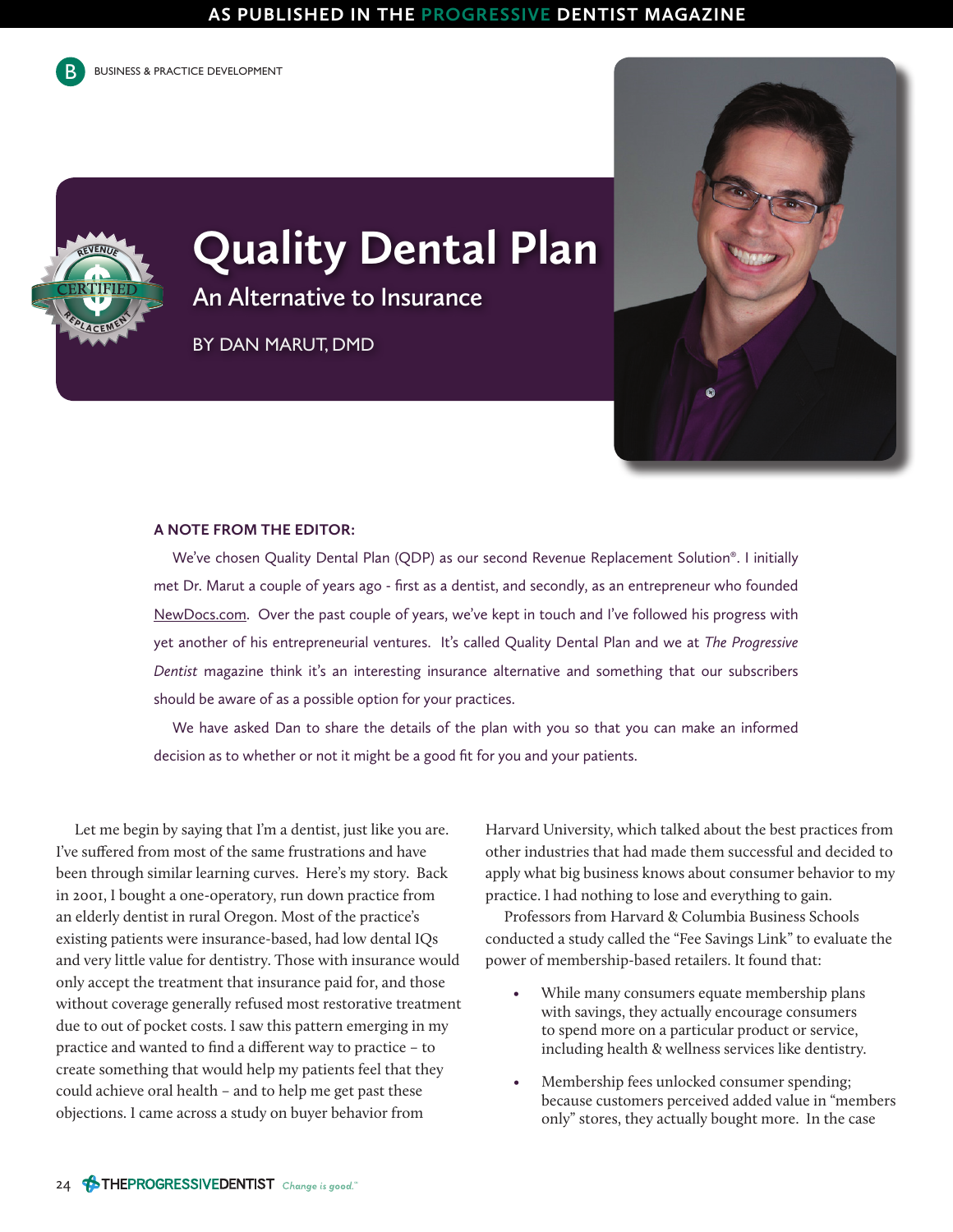of a dental practice, this means additional revenue from increased case acceptance – and a decrease in collections and overhead.

- While consumers expected lower prices in membership-based stores, they also considered these retailers more exclusive, so the perceived value of products and services didn't decrease. This is why manufacturers allow Costco to sell their brand-name items at discounted prices; customers believe that their membership gives them access to exclusive discounts.
- Membership-based retailers also make a higher percustomer profit by bundling products and services together. Having patients prepay for bundled services will not only increase your predicable revenue while improving collections, it also strongly incentivizes patients to be more compliant with your treatment recommendations and suggested recall intervals.

The result was the creation of Quality Dental Plan which was initially just for my own practice. Soon I had built my practice up to an eight operatory practice with a partner, a full-time associate and three hygienists. And my production was through the roof. I decided right then and there that if it could work for me, it could work for other dentists – and that you shouldn't have to reinvent the wheel. I can tell you from personal experience that you can bring in patients who previously couldn't say yes to dentistry and you can help make it affordable for them without trimming your own profits or lining the pockets of insurance companies.

It's frustrating as a health care provider not to be able to help people because of perceived affordability issues. You basically feel like discussing the out of pocket cost is effectively just like telling them "no". QDP helps patients get past that hurdle.

Insurance coverage is generally based on employment – either an employer offers it or your patient is out of luck. Premium costs and coverage are also somewhat out of the patient's control. Plus, there's no guarantee that your patients – or their employers – will even get their money's worth; the premium paid may even exceed the actual benefit received. It's important to keep in mind that many patients are trained to understand their dental insurance based on the comprehensive/catastrophic medical model, where even the most restrictive HMO pays for most everything that's medically necessary – in full. There may be a small copay or deductible, but beyond that, everything is "covered." Many patients don't realize that in contrast, dental insurance is neither comprehensive nor catastrophic, but rather a defined benefit program with high administrative costs and

bureaucracy. And because dental insurance maximums are so low – having hardly changed in the past 20-30 years – insurance ends up effectively limiting treatment rather than facilitating it.

Patients are often confused by this not so subtle difference between medical and dental insurance. The medical insurance model has taught them to believe that if insurance doesn't cover it, it must be unnecessary, discretionary, experimental or exploitative. And they're secretly resentful that they've paid high dental insurance premiums and still have to fork out additional out of pocket costs; it just doesn't seem fair compared to how their medical insurance works.

QDP, on the other hand, isn't presented as insurance, but rather as a dental savings plan within your practice that incentivizes preventive care.

The benefits of this type of program are profound and quickly realized. First, word of mouth referrals increase because of the excitement it creates among patients. Next, new patient value increases because case acceptance goes up. Recall intervals begin to tighten up and revenue increases. Collections increase because more services are paid for in advance to take advantage of member discounts. Predictable, recurring annual revenue is created so cash flow improves. Patient loyalty goes through the roof, referrals increase dramatically and long-term patient value increases dramatically as a sense of belonging and value are created.

QDP builds trust with patients by establishing the sense that you're looking out for them; when the cost of preventive care is preset and additional services are discounted, patients no longer feel taken advantage of; rather, they feel like you're on their side.

The most important thing is that Quality Dental Plan isn't dental insurance. Rather, patients pay a simple, set annual membership fee (determined by you, not a 3rd party) to your office, and in return they receive a preventive dental care package for the whole year. There are also further savings for additional family members and patients - save on any treatments (restorative, cosmetic, implants) with no limit, and no deductible. Contrast the average QDP annual membership fee of \$325, (with no additional monthly premiums, co-pays or fees) with many insurance plans (\$600 per year, with maximum coverage of \$1,000 and multiple procedure exclusions), and it's easy to see the difference.

QDP feels like a real benefit plan – but is offered right in your office. Patients have access to dental care even if their job doesn't provide dental insurance or if their current insurance offers limited benefits within a network that doesn't include providers of their choice. Beyond that, they have the freedom to choose a provider of your caliber rather than be forced to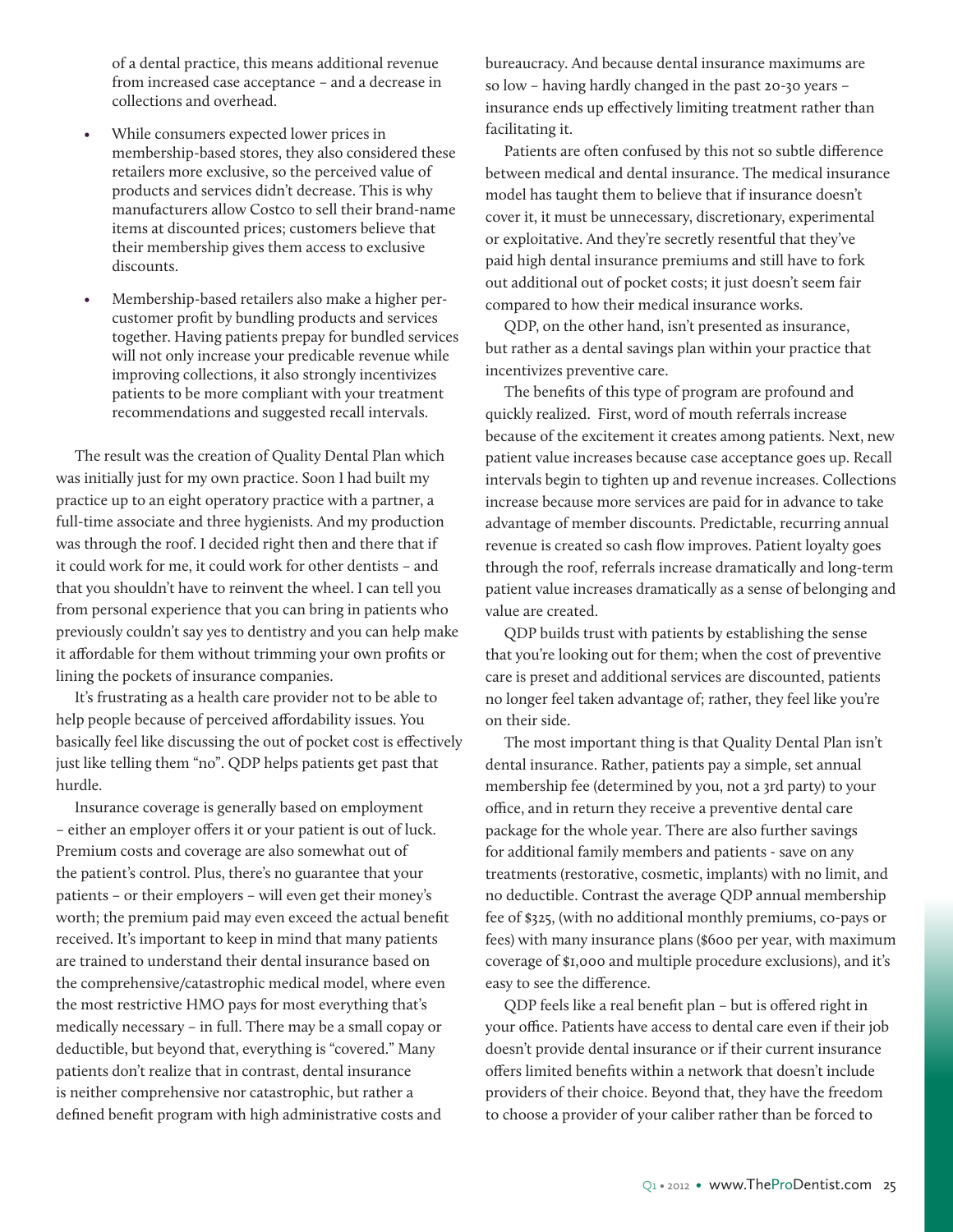select from the insurance provider list!

Remember that for those patients without insurance, there's an overwhelming public perception (perpetuated by the medical insurance industry) that in order to get quality, reliable healthcare, patients must belong to an insurance plan. Strangely, this means that patients may wonder if they can even be seen in a dental practice if they don't have insurance. When you offer an in-house dental membership plan like Quality Dental Plan in your practice, patients know that they "belong" – whether they have dental insurance or not. And finally, as a structured dental membership plan with a preset annual fee, QDP helps patients without insurance feel financially protected by knowing in advance what their out of pocket costs for dental care will be. QDP provides patients with peace of mind.

So, that's what's in it for your patients. What's in it for you? A lot. In our own practice before using QDP our patient base consisted of about 75% insurance/PPO patients and 25% fee for service. After implementing and using QDP, we have seen our demographic dramatically shift to 35% insurance/PPO and 65% fee for service.

This gives you the ability to free yourself and your patients from managed care, since you're removing insurance as a barrier to your practice. QDP gives you the freedom to customize a plan that makes sense for your practice and your community. QDP won't dictate any of your fees and you keep all fees associated with the membership as well as services provided. If you want to increase revenue/decrease overhead, QDP membership means more new patients, tighter recall and more treatment accepted. If you want to increase new patient flow, QDP provides much-needed dental benefits to the 60% of people in your community without dental insurance.

You can increase case acceptance because QDP gives people a reason to accept treatment and visit your office, and eliminates the barrier of not having "coverage". Patients pay your office directly for all treatment provided, so you'll increase collections while keeping the relationship between the doctor and the patient - the way it should be. You'll reduce insurance hassles because QDP eliminates the need for third party involvement in your fee schedule. Another benefit is that you'll be able to attract local businesses since QDP gives

you something unique to offer employers as an alternative to traditional dental insurance. Finally, if you want to offer something different than all of the other dentists in your community, QDP provides geographic exclusivity and allows your office to stand above the myriad coupons, discounts, and freebies you see in the dental marketplace today.

We also provide complete turnkey systems, program marketing material, and full-time plan support…so you don't have to do it all yourself. In fact, using the QDP system you can have a fully functional membership plan in place in as little as two weeks. When you incorporate QDP into your practice, we offer all of the following areas of support.

- **Marketing**
- **Branding**
- Public Relations
- Turnkey administrative systems
- Back office support/implementation
- Predictable revenue/annual membership
- Geographic exclusivity
- Full-time member support
- Legal questions addressed
- Customizable for your practice's individual needs

Here's the bottom line. An in-office dental membership plan has huge benefits to a practice, but implementing one on your own takes a lot of time and focus – resources that frankly, are better spent on patient care and running the practice. It took me about 3 years of experimenting, learning and refining to figure out how to make this plan run seamlessly. By working with QDP, dentists get to skip all that trial and error and leapfrog ahead to a tried-and-true system.

This is a huge asset to dentists because they can skip all the time (and money) I invested creating web sites, consulting legal counsel, crafting advertising, conducting market research, hiring copywriters and designers, and soliciting feedback from patients. Instead, they can have a turnkey solution that can be utilized right away, while they use their own expertise to treat patients. In short, QDP lets dentists easily implement a plan proven to increase revenue, loyalty and collections without taking time away from patient care.